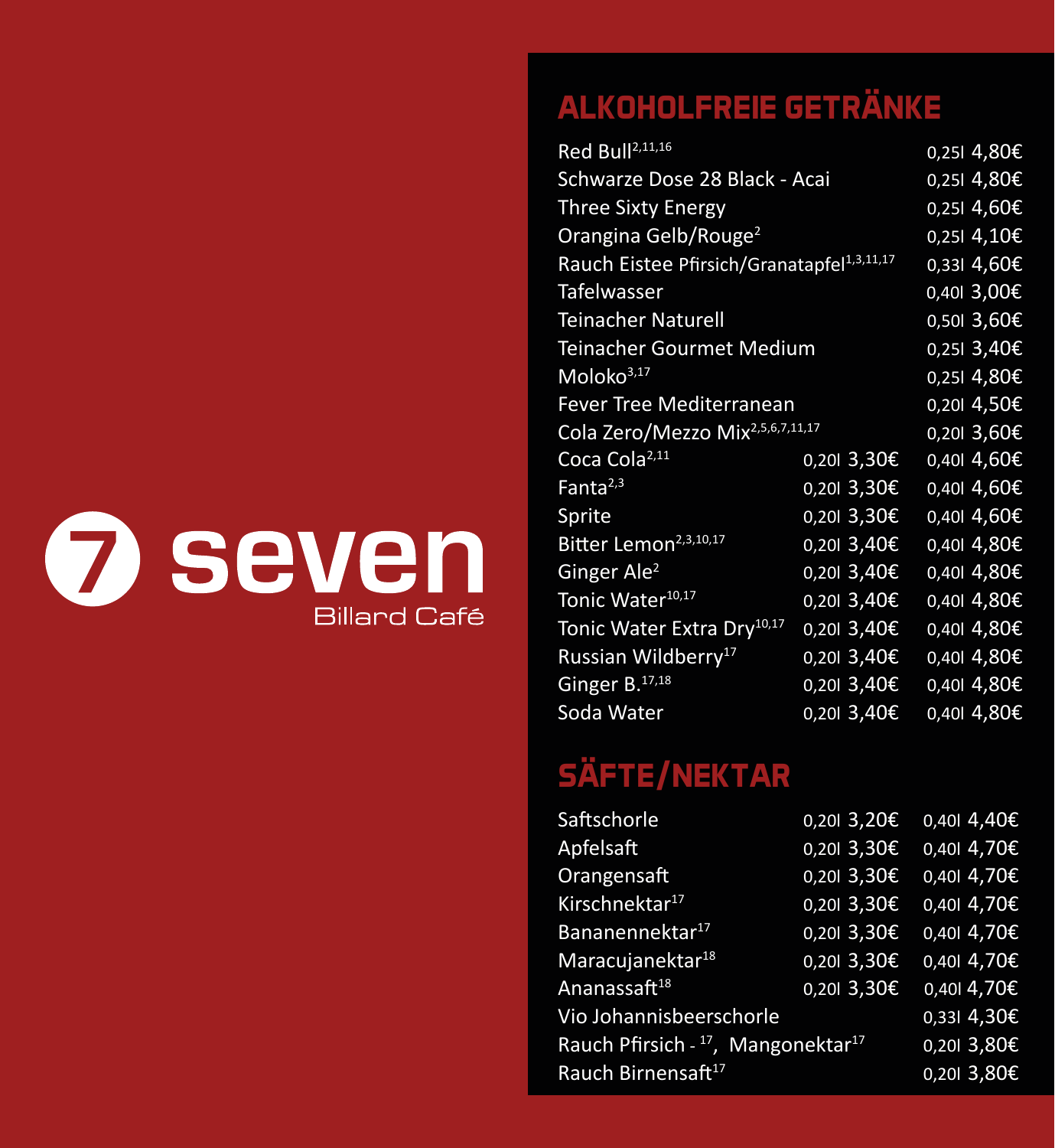#### **BIERE**

| Weizen, gespritzt         | 0,50  4,70€   |
|---------------------------|---------------|
| Dinkelacker CD Pils       | 0,30  3,80€   |
| Dinkelacker CD Pils       | $0,501$ 4,80€ |
| <b>Cluss Kellerpils</b>   | 0,30  3,80€   |
| <b>Wulle Bier</b>         | $0,331$ 3,90€ |
| <b>CD Helles</b>          | 0,331 3,80€   |
| Dinkelacker Alkoholfrei   | 0,331 3,80€   |
| Desperados <sup>17</sup>  | 0,331 5,10€   |
| Sanwald Hefeweizen Hell   | 0,50  4,70€   |
| Sanwald Hefeweizen Dunkel | 0,50  4,70€   |
| Sanwald Kristallweizen    | 0,50  4,70€   |
| Sanwald Sport Weizen      | 0,50  4,70€   |
| Schwabenbräu Naturradler  | 0,331 3,80€   |
| <b>Radler</b>             | 0,50  4,70€   |

#### **LONGDRINKS**

| Campari Orange <sup>2</sup>                     | 4cl $8,20E$  |
|-------------------------------------------------|--------------|
| Batida Kirsch <sup>2</sup>                      | 4cl $8,20E$  |
| Jack Daniels Cola <sup>2,11</sup>               | 4cl 8,20€    |
| Brugal Blanco Cola <sup>2,11</sup>              | 4cl 8,20€    |
| Brugal Extra Viejo Cola <sup>2,11</sup>         | 4cl $9,30$ € |
| Three Sixty Black Vodka Orange                  | 4cl 8,20€    |
| Three Sixty Black Vodka Lemon <sup>10</sup>     | 4cl 8,60€    |
| Three Sixty Black Vodka Bull <sup>2,11,16</sup> | 4cl 9,10€    |
| Aperol Orange <sup>2,10</sup>                   | 4cl 8,20€    |
|                                                 |              |

# **SCHNÄPSE & SPIRITUOSEN**

| Sierra Tequila Silver/Reposado                | 2 <sub>cl</sub> | $3,40$ € |
|-----------------------------------------------|-----------------|----------|
| Sambuca                                       | 2cl             | 3,40€    |
| Jägermeister <sup>2</sup>                     | 2c              | 3,40€    |
| Sourz <sup>2</sup>                            | 2cl             | 3,40€    |
| <b>Stilvol Williams Christ Edelgold</b>       | 2cl             | 5,10€    |
| Stilvol Fruchtlikör                           | 2cl             | 5,10€    |
| Erdbeer Limes <sup>2</sup>                    | 5cl             | 5,10€    |
| Baileys <sup>2,11,17</sup>                    | 5cl             | 5,10€    |
| Ramazzotti <sup>2</sup>                       | 4cl             | 4,80€    |
| Averna                                        | 4cl             | 4,80€    |
| Martini Bianco/Rosso/Extra Dry <sup>2,9</sup> | 5cl             | 5,10€    |
| Grappa                                        | 2cl             | 5,10€    |
| <b>Berliner Luft</b>                          | 2cl             | 3,40E    |
| <b>Tekirdag Gold</b>                          | 4cl             | 8,00€    |
| Pepino Peach/Nuts                             | 2cl             | 3,40€    |

#### **WEINE**

| Riesling Trocken - Fellbacher Weingärtner 0,201 $5,60 \in$  |               |
|-------------------------------------------------------------|---------------|
| Trollinger Weissherbst - Fellbacher Weingärtner 0,201 5,60€ |               |
| Weinschorle <sup>9</sup>                                    | $0,20$ 4,90€  |
| Primitivo                                                   | $0,201$ 6,90€ |
| Lugana                                                      | $0,201$ 6,90€ |

#### **PROSECCO**

| Cecilia Beretta | 0.10 | 6,20€        |
|-----------------|------|--------------|
| Cecilia Beretta |      | 0,75  32,00€ |

### **CHAMPAGNE**

| Moët Chandon              | 0,75l 95,00€  |
|---------------------------|---------------|
| Moët Chandon Ice Impérial | 0.75l 159.00€ |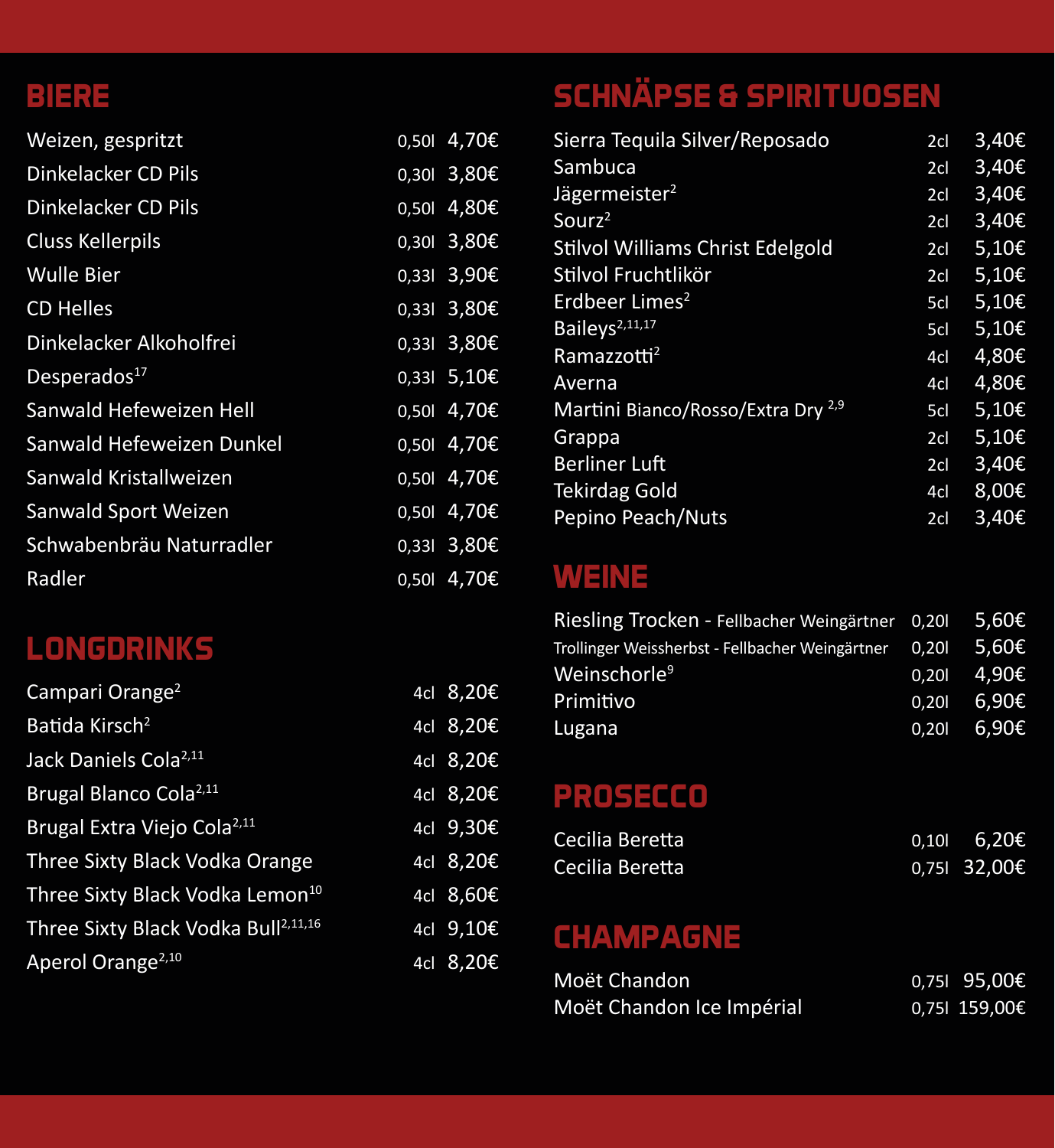#### **GIN**

| Larios 12 Gin Tonic <sup>10</sup>        | 4cl | 8,20€  |
|------------------------------------------|-----|--------|
| Sipsmith Gin Tonic <sup>10</sup>         | 4cl | 12,00€ |
| Sipsmith V.J.O.P Gin Tonic <sup>10</sup> | 4cl | 13,00€ |
| Gin Mare Gin Tonic <sup>10</sup>         | 4cl | 12,00€ |
| GinSTR Gin Tonic <sup>10</sup>           | 4cl | 12,00€ |
| The Illusionist Gin Tonic <sup>10</sup>  | 4cl | 12,00€ |
| Tangueray Gin Tonic <sup>10</sup>        | 4cl | 9,00€  |
| Elephant Gin Tonic <sup>10</sup>         | 4cl | 12,00€ |
| Hendricks Gin Tonic <sup>10</sup>        | 4cl | 12,00€ |
| London No.3 Gin Tonic <sup>10</sup>      | 4cl | 12,00€ |
| Gin Sul Gin Tonic <sup>10</sup>          | 4cl | 12,00€ |
| Monkey 47 Gin Tonic <sup>10</sup>        | 4cl | 12,00€ |
| Roku Gin Tonic <sup>10</sup>             | 4cl | 12,00€ |
| Friedrichs Gin Tonic <sup>10</sup>       | 4cl | 12,00€ |

#### **VODKA**

| <b>Three Sixty Black</b> | 4cl | 6,60€              |
|--------------------------|-----|--------------------|
| Three Sixty 100 PROOF    | 4cl | 8,40€              |
| Haku                     | 4cl | 9,70€              |
| Xellent                  | 4cl | 9,70€              |
| <b>Grey Goose</b>        | 4cl | 9,70 $\varepsilon$ |
| <b>Belvedere</b>         | 4cl | 9,70€              |
| <b>CIROC</b>             | 4cl | 9,70€              |

### **TEQUILLA**

| Patron XO Cafe     |     | 2cl 5,50€ |
|--------------------|-----|-----------|
| Patron Anejo       | 2cl | 6,50€     |
| Casamigos Reposado | 2cl | 6,50€     |
| Casamigos Blanco   | 2cl | 6,50€     |

### **WHISKEY**

| Ardbeg TEN                        | 4cl | 14,50€ |
|-----------------------------------|-----|--------|
| Lagavulin $162$                   | 4cl | 14,50€ |
| Chivas Regal Scotch <sup>2</sup>  | 4cl | 8,80€  |
| Johnny Walker Scotch <sup>2</sup> | 4cl | 6,60€  |
| Dimple Scotch <sup>2</sup>        | 4cl | 8,80€  |
| Glenfiddich <sup>2</sup>          | 4cl | 8,80€  |
| Ballantine's Finest <sup>2</sup>  | 4cl | 6,60€  |
| Jack Daniel's                     | 4cl | 6,60€  |
| Maker's Mark                      | 4cl | 8,80€  |
| <b>Woodford Reserve</b>           | 4cl | 8,80€  |
| Blanton's                         | 4cl | 19,50€ |
| Southern Comfort <sup>2</sup>     | 4cl | 6,60€  |
| Toki                              | 4cl | 8,80€  |
| <b>Hibiki Harmony</b>             | 4cl | 19,50€ |
| Chita                             | 4cl | 14,50€ |
| <b>Nikka</b>                      | 4cl | 16,50€ |
| Crown Royal                       | 4cl | 8,80€  |
| Jameson                           | 4cl | 8,00€  |
| Wild Turkey                       | 4cl | 8,80€  |

### **RUM**

| Brugal Blanco <sup>2</sup>      | 4cl 6,60€   |
|---------------------------------|-------------|
| Brugal Extra Viejo <sup>2</sup> | 4cl 7,70€   |
| Brugal 1888 <sup>2</sup>        | 4cl 14,00€  |
| Botugal Reserve <sup>2</sup>    | $4cI$ 9,80€ |
| Ron Zacapa 23                   | 4cl 15,00€  |

### **COGNAC**

| Hennessy V.S.           | 4cl 9,50€  |
|-------------------------|------------|
| Hennessy Fine de Cognac | 4cl 10,50€ |
| Remy Martin V.S.O.P.    | 4cl 11.50€ |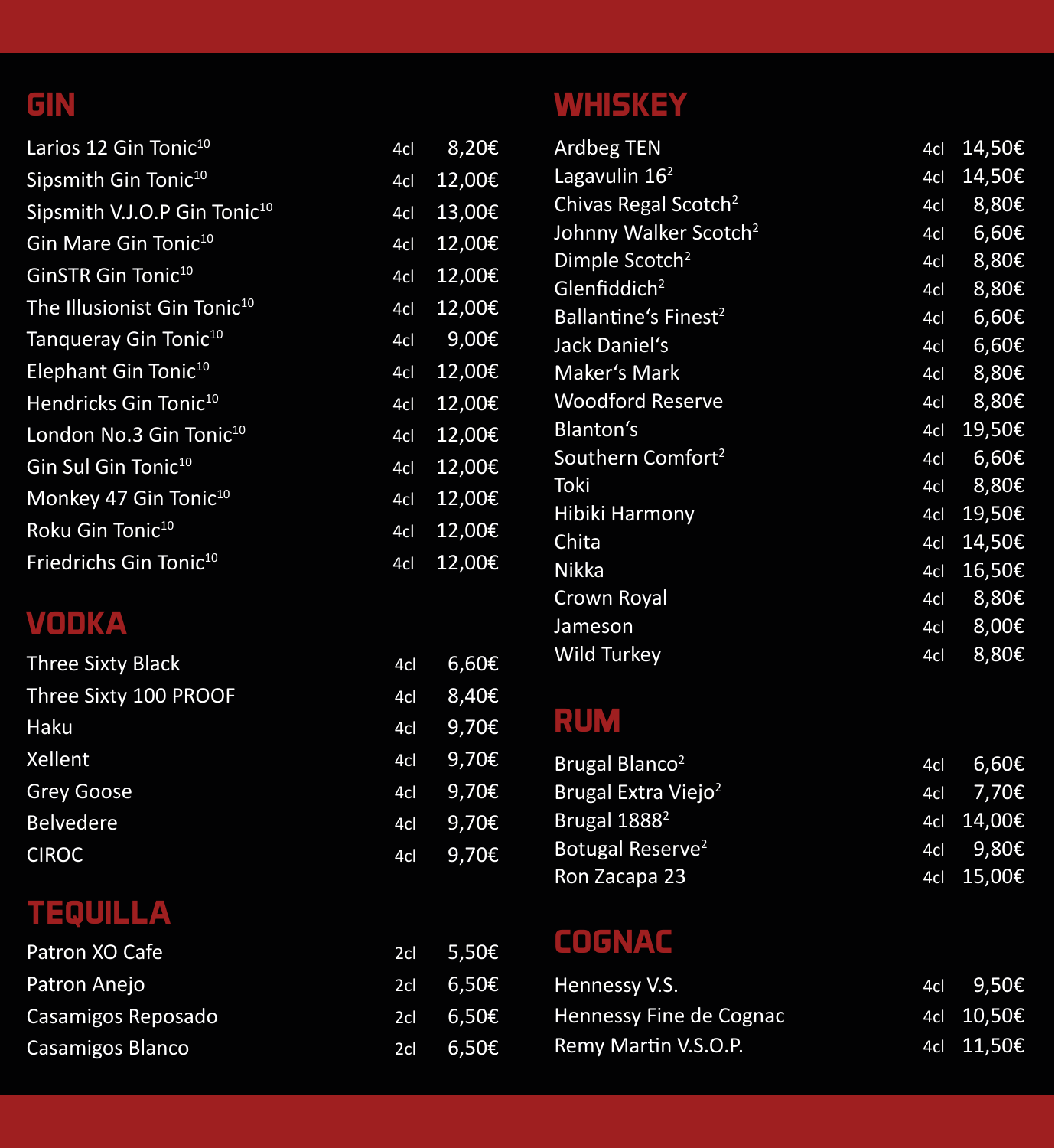### **COCKTAILS**

| <b>Moscow Mule</b>                                                  | 9,00€    | <b>Hugo</b>                                                     | 8,00€      |
|---------------------------------------------------------------------|----------|-----------------------------------------------------------------|------------|
| (Vodka, Limette, Ginger B.)                                         |          | (Prosecco, Limette, Minze, Holunderblütensirup, Soda)           |            |
| London Mule                                                         | 9,00€    | <b>Whiskey Sour</b>                                             | 9,50€      |
| (Gin, Limette, Ginger B.)                                           |          | (Makers Mark Whiskey, Zuckersirup, Zitronensaft)                |            |
| Mojito                                                              | $9,00$ € | Old Fashioned                                                   | 9,50€      |
| (Brugal, Limette, Minze, Rohrzucker, Soda)                          |          | (Makers Mark Whiskey, Zucker, Angostura bitters, Orangenschale  |            |
| <b>Touch Down</b>                                                   | 9,50€    | Long Island Ice Tea                                             | 11,50€     |
| (Vodka, Apricot Brandy, Grenadinesirup, Zitronensaft, Maracujasaft) |          | (Vodka, Rum, Tequila, Gin, Cointreau, Zitronensaft, Cola)       |            |
| Mai Tai                                                             | 9,50€    | Pina Colada                                                     | 9,50€      |
| (Brauner Rum, Apricot Brandy, Mandelsirup, Zitronensaft,            |          | (Rum, Kokossirup, Sahne, Ananassaft)                            |            |
| Ananassaft, Orangensaft)                                            |          |                                                                 |            |
|                                                                     |          | Sex on the Beach                                                | 9,50€      |
| Lillet Wild Berry                                                   | 8,00€    | (Vodka, Orangensaft, Ananassaft, Pfirsichlikör, Grenadinesirup) |            |
| (Lillet Blanc, Russian Wild Berry, Beeren)                          |          |                                                                 |            |
|                                                                     |          | <b>Tequila Sunrise</b>                                          | 8,50€      |
| Cuba Libre                                                          | 9,00€    | (Tequila Silver, Orangensaft, Grenadinesirup)                   |            |
| (Brugal, Cola, Limette)                                             |          |                                                                 |            |
|                                                                     |          | Negroni                                                         | $9,00 \in$ |
| Caipirinha                                                          | 9,50€    | (Gin, Martini Rosso, Campari, Orangenschale)                    |            |
| (Cachaca, Limette, Brauner Rohrzucker)                              |          |                                                                 |            |
|                                                                     |          | <b>Coconut Kiss</b>                                             | 8,50€      |
| Vodka Seven                                                         | 10,50€   | (Kokossirup, Sahne, Ananassaft, Orangensaft, Grenadine)         |            |
| (Vodka, Martini Bianco, Martini Extra Dry)                          |          |                                                                 |            |
|                                                                     |          | Ipanema Caipirinha                                              | 8,50€      |
| <b>Aperol Sour</b>                                                  | 9,00€    | (Limette, Brauner Zucker, Lime Juice, Ginger Ale)               |            |
| (Aperol, Zuckersirup, Zitronensaft, Orangensaft)                    |          |                                                                 |            |
|                                                                     |          |                                                                 |            |
| <b>Aperol Spritz</b>                                                | 8,00€    |                                                                 |            |
| (Aperol, Prosecco, Soda)                                            |          |                                                                 |            |